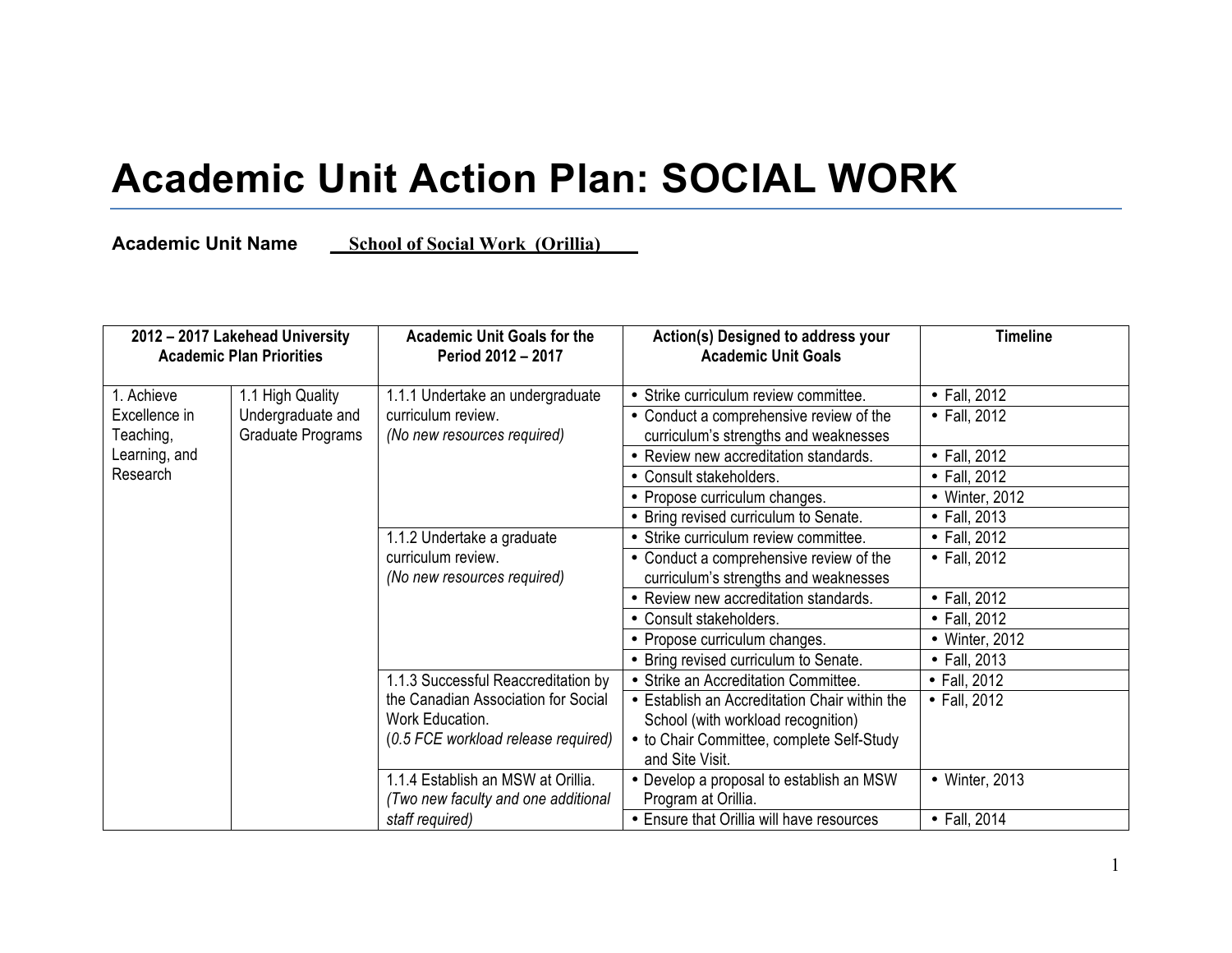|                   |                                      | necessary for a successful MSW.                                          |                |
|-------------------|--------------------------------------|--------------------------------------------------------------------------|----------------|
|                   |                                      | • Start MSW program at Orillia.                                          | • Fall, 2014   |
|                   | 1.1.5 Develop an Interdisciplinary   | • Explore support for the proposed                                       | • Winter, 2013 |
|                   | PhD program.                         | interdisciplinary PhD in Health Studies.                                 |                |
|                   | (May required some new FCE           | • Re-examine the ways in which the School                                | • Winter, 2013 |
|                   | support)                             | can support the program.                                                 |                |
|                   | 1.1.6 Explore greater opportunities  | • Explore potential for new shared major and                             | • Ongoing      |
|                   | to collaborate with other academic   | minor programs.                                                          |                |
|                   | units.                               | • Explore opportunities to engage in course                              |                |
|                   | (No resources new required)          | collaborations with other disciplines.                                   |                |
|                   | 1.1.7 Establish a permanent, non-    | • Develop proposal to find alternative                                   | • Fall, 2012   |
|                   | leased site for the School of Social | accommodation to leased facilities in                                    |                |
|                   | Work at the Orillia Campus           | downtown Orillia                                                         |                |
|                   | (Resource requirement unknown)       | • Review needs of faculty, students, and                                 | • Fall, 2012   |
|                   |                                      | programs to ensure facilities are adequate                               |                |
|                   |                                      | for the provision of BSW and MSW                                         |                |
|                   |                                      | programs                                                                 |                |
|                   |                                      | • Move into permanent site                                               | • Summer, 2013 |
| 1.2 Engaged and   | 1.2.1 Review School Mission          | • Strike a committee to review the Mission                               | • Winter, 2013 |
| Successful        | Statement.                           | Statement.                                                               |                |
| Students, Faculty | (No resources new required)          | • Hold a special faculty meeting to review                               | • Winter, 2013 |
| and Staff         |                                      | feedback and consider proposed changes                                   |                |
|                   |                                      | to the Mission Statement.                                                |                |
|                   |                                      | • Gather feedback from stakeholders                                      | • Winter, 2013 |
|                   |                                      | regarding the relevance and meaning of<br>the current Mission Statement. |                |
|                   |                                      |                                                                          | • Winter, 2013 |
|                   |                                      | • Approve revised Mission Statement at<br>School Council.                |                |
|                   | 1.2.2 Review and renew the role of   | • Strike a Committee to review the School                                | • Fall, 2012   |
|                   | the School Council.                  | Council Constitution and propose needed                                  |                |
|                   | (No resources new required)          | updates/changes especially in light of                                   |                |
|                   |                                      | Orillia.                                                                 |                |
|                   |                                      | • Approve changes at School Council.                                     | • Fall, 2012   |
|                   | 1.2.3 Strengthen the connection      | • Examine the best strategies to facilitate                              | • Ongoing      |
|                   | between our two campuses.            | real and ongoing communication and                                       |                |
|                   |                                      | collaboration between the two campuses.                                  |                |
|                   |                                      |                                                                          |                |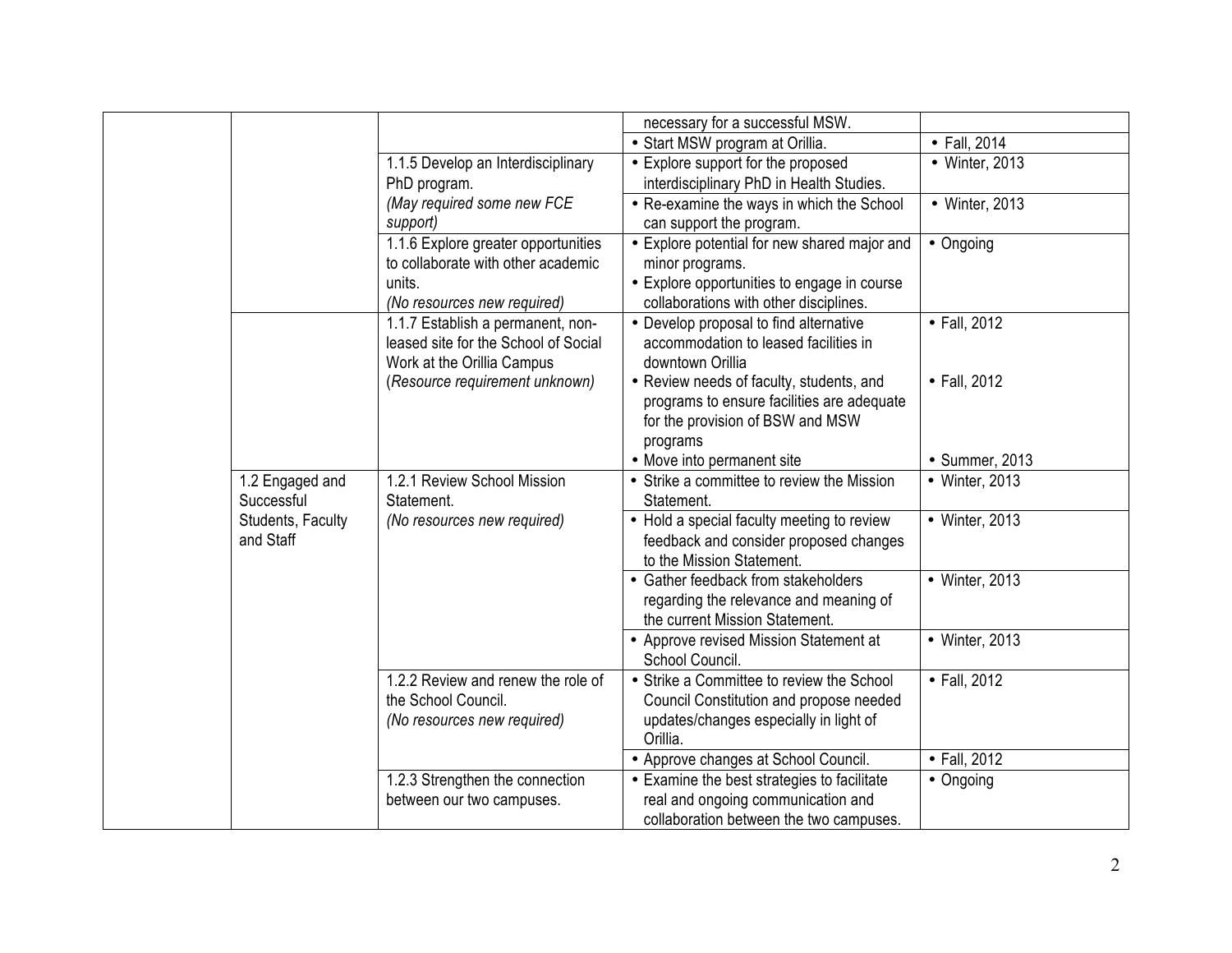|                                               |                                    | (May involve increased travel and/or<br>communication technology costs)                             | • Ensure that all university regulations and<br>accreditation standards are being met by<br>both campuses.                                      | • Ongoing                                |
|-----------------------------------------------|------------------------------------|-----------------------------------------------------------------------------------------------------|-------------------------------------------------------------------------------------------------------------------------------------------------|------------------------------------------|
|                                               |                                    |                                                                                                     | · Undertake a School-wide retreat.                                                                                                              | • Spring, 2013                           |
|                                               | 1.3 Intense<br>Research, Scholarly | 1.3.1 Increase our research profile.<br>(Funding to support newsletter                              | • Produce an annual newsletter outlining our<br>accomplishments.                                                                                | • Ongoing (beginning in<br>Spring, 2103) |
|                                               | and Creative Activity              | publication)                                                                                        | • Improve website presence.                                                                                                                     | • Ongoing (beginning in<br>Spring, 2013) |
|                                               |                                    | 1.3.2 Encourage greater scholarly<br>collaboration between campuses.<br>(No new resources required) | • Produce an edited book between campus<br>faculty.                                                                                             | • Winter, 2015                           |
|                                               |                                    |                                                                                                     | • Increase number of co-published journal<br>articles between campuses.                                                                         | • Ongoing                                |
|                                               |                                    |                                                                                                     | • Explore other strategies to increase<br>research collaboration.                                                                               | • Ongoing                                |
|                                               |                                    | 1.3.3 Establish a social work<br>research centre.                                                   | • Explore the potential for a community-<br>based research centre.                                                                              | • Winter, 2013                           |
|                                               |                                    | (Resource requirement unknown)                                                                      | • Build upon existing research partnerships<br>to develop the centre.                                                                           | • Winter, 2016                           |
| 2.Extend Community Engagement and<br>Outreach |                                    | 2.1 Seek feedback from community<br>regarding our programs.<br>(Small cost to administer survey)    | • Conduct a web-based survey of<br>stakeholders regarding our programs and<br>curriculum.                                                       | • Fall, 2012                             |
|                                               |                                    | 2.2. Increase Community Service<br>Learning profile.                                                | • Publish CSL agency profiles in annual<br>newsletter.                                                                                          | • Ongoing (beginning in<br>Spring, 2013) |
|                                               |                                    | (Funding to support newsletter<br>publication)                                                      | • Develop an extensive webpage describing<br>CSL projects.                                                                                      | • Ongoing (beginning in<br>Spring, 2013) |
|                                               |                                    | 2.3 Provide professional<br>development opportunities to                                            | • Revisit the potential to deliver certificate<br>programs.                                                                                     | • Fall, 2013                             |
|                                               |                                    | community.<br>(Funding required)                                                                    | • Hold annual professional development<br>conference.                                                                                           | • Winter, 2014                           |
|                                               |                                    | 2.4 Increase recognition of our<br>community partners.<br>(Some funding required)                   | • Develop new strategies to recognize the<br>support that we receive from community<br>partners-especially ongoing Field<br>Placement partners. | • Winter, 2014                           |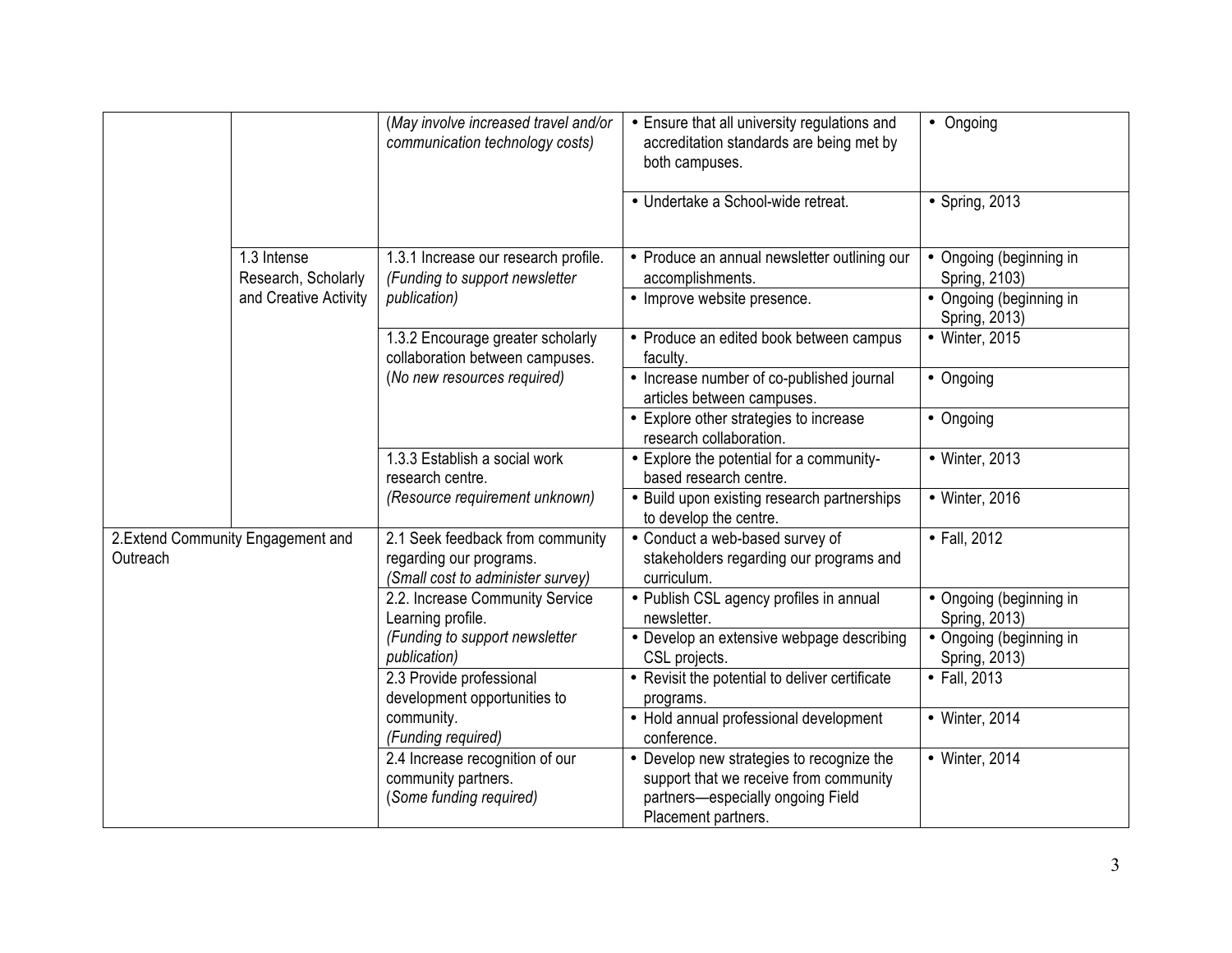|                                                                                   |                                                                                                                          | • Include community partner profiles on<br>School website and annual newsletter.                                                                                                                                  | • Ongoing (beginning in<br>Spring, 2013) |
|-----------------------------------------------------------------------------------|--------------------------------------------------------------------------------------------------------------------------|-------------------------------------------------------------------------------------------------------------------------------------------------------------------------------------------------------------------|------------------------------------------|
|                                                                                   | 2.5 Share expertise and knowledge<br>with general community.                                                             | • Develop a public lecture series to be<br>delivered by faculty.                                                                                                                                                  | • Fall, 2015                             |
|                                                                                   | (New administration costs required)                                                                                      | • Explore potential for faculty to offer<br>professional workshops to agencies and<br>businesses.                                                                                                                 | • Winter, 2015                           |
| 3. Strengthen our Commitment to Social<br>Justice                                 | 3.1 Increase our profile as leaders in<br>social justice.<br>(Funding to support newsletter<br>publication)              | • Publicize social justice work on website<br>and newsletter.                                                                                                                                                     | • Ongoing (beginning in<br>Spring, 2013) |
|                                                                                   | 3.2 Explore strategies for improving<br>socially just practices within the<br>program.<br>(No new resources required)    | • Review the extent to which social justice<br>exists within the:<br>Curriculum<br>$\circ$<br><b>School Procedures</b><br>$\Omega$<br><b>Field Placements</b><br>$\Omega$<br><b>Admissions Process</b><br>$\circ$ | • Ongoing (beginning in<br>Winter, 2013) |
| 4. Enhance our Support of First Nations,<br>Métis and Inuit (Aboriginal) Students | 4.1 Increase profile as leaders in<br>Aboriginal research.<br>(Funding to support website and<br>newsletter publication) | • Publicize our Aboriginal research and<br>service-work on website and newsletter.                                                                                                                                | • Ongoing (beginning in<br>Spring, 2013) |
|                                                                                   | 4.2 Expand Aboriginal research.<br>(No new resources required)                                                           | • Increase Aboriginal research partnerships                                                                                                                                                                       | • Ongoing                                |
|                                                                                   | 4.3 Aboriginal academic in<br>leadership position.<br>(No new resources required)                                        | • Establish an Aboriginal faculty member in<br>an administrative position within the<br>School.                                                                                                                   | • Fall, 2014                             |
|                                                                                   | 4.4 Strengthen Aboriginal<br>curriculum-especially as graduate<br>level.                                                 | • Engage with local Aboriginal communities<br>to better understand the learning needs<br>and aspiration of Aboriginal students.                                                                                   | • Ongoing                                |
|                                                                                   | (Resources required)                                                                                                     | • Review Aboriginal content as part of the<br>curriculum review.                                                                                                                                                  | • Fall, 2012                             |
|                                                                                   |                                                                                                                          | • Develop an Aboriginal graduate course.                                                                                                                                                                          | • Winter, 2014                           |
|                                                                                   | 4.5 Course delivery in the North.<br>(Significant resources required)                                                    | • Explore the feasibility of offering the BSW<br>through distance education.                                                                                                                                      | • Fall, 2015                             |
| 5. Expand our International Reach                                                 | 5.1 Expand our international Field<br>Placements opportunities.                                                          | • Increase the number of formalized field<br>placement opportunities by expanding on                                                                                                                              | • Fall, 2015                             |